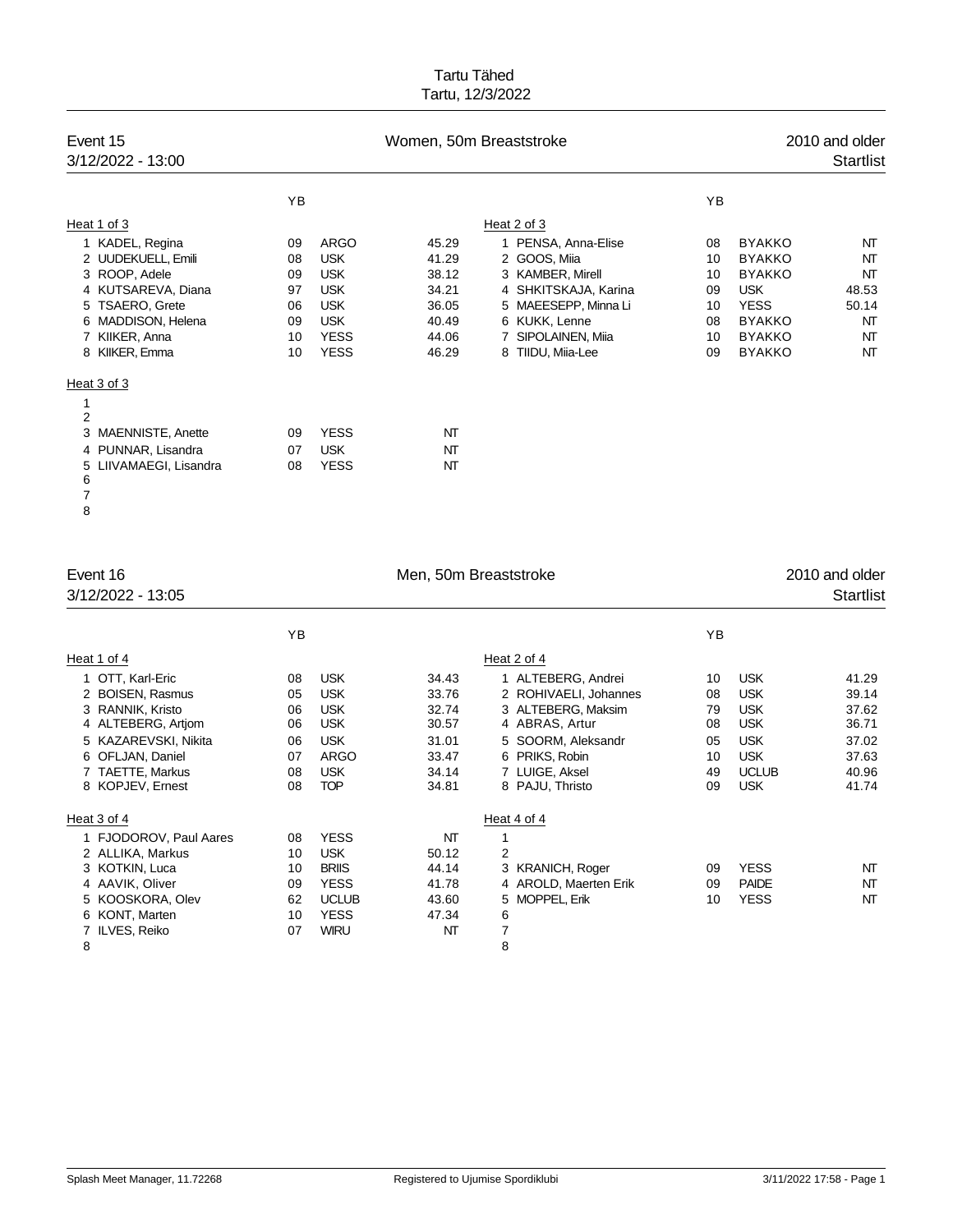|   | Event 17<br>3/12/2022 - 13:10 |    |               | Women, 100m Freestyle |                             |    |               | 2010 and older<br><b>Startlist</b> |
|---|-------------------------------|----|---------------|-----------------------|-----------------------------|----|---------------|------------------------------------|
|   |                               | YB |               |                       |                             | YB |               |                                    |
|   | Heat 1 of 4                   |    |               |                       | Heat 2 of 4                 |    |               |                                    |
|   | 1 LUIK, Leevi-Liset           | 08 | <b>USK</b>    | 1:12.09               | 1 KADEL, Regina             | 09 | ARGO          | 1:18.48                            |
|   | 2 TAMMIK, Susanna Loviis      | 10 | <b>USK</b>    | 1:07.40               | 2 KARRO, Julia              | 08 | <b>ARGO</b>   | 1:17.51                            |
|   | 3 ANNUS, Isabel               | 08 | <b>USK</b>    | 1:02.97               | 3 VANTSI, Merle             | 65 | <b>UCLUB</b>  | 1:14.23                            |
|   | 4 HALJASTE, Heleriin          | 07 | <b>USK</b>    | 1:00.84               | 4 KIIKER, Anna              | 10 | <b>YESS</b>   | 1:13.45                            |
| 5 | <b>TSAERO, Grete</b>          | 06 | <b>USK</b>    | 1:02.63               | 5 REBANE, Mia               | 10 | <b>YESS</b>   | 1:14.06                            |
|   | 6 KUEPPER, Marika             | 08 | ARGO          | 1:04.30               | 6 SAEREV, Anette            | 09 | <b>UKKS</b>   | 1:17.48                            |
|   | 7 NEIER, Emma Elise           | 09 | <b>USK</b>    | 1:07.66               | 7 REBANE, Iris              | 10 | <b>YESS</b>   | 1:18.43                            |
|   | 8 PALLOSON, Hanna             | 10 | <b>USK</b>    | 1:13.28               | 8 SAAVAN, Annabel           | 10 | <b>USK</b>    | 1:20.44                            |
|   | Heat 3 of 4                   |    |               |                       | Heat 4 of 4                 |    |               |                                    |
|   | 1 GOOS, Miia                  | 10 | <b>BYAKKO</b> | NΤ                    | 1                           |    |               |                                    |
|   | 2 SIPOLAINEN, Miia            | 10 | <b>BYAKKO</b> | NT                    | $\overline{2}$              |    |               |                                    |
| 3 | MAEESEPP, Minna Li            | 10 | <b>YESS</b>   | 1:28.04               | 3 KUKK, Lenne               | 08 | <b>BYAKKO</b> | NT                                 |
|   | 4 PALU, Isabel                | 10 | <b>UKKS</b>   | 1:20.69               | 4 TIIDU, Miia-Lee           | 09 | <b>BYAKKO</b> | NT                                 |
|   | SHKITSKAJA, Karina            | 09 | <b>USK</b>    | 1:21.81               | 5 PUNNAR, Lisandra          | 07 | <b>USK</b>    | NT                                 |
|   | 6 KULDMAEE, Grethe            | 10 | <b>YESS</b>   | NT                    | <b>TANKLER, Sheril</b><br>6 | 08 | <b>USK</b>    | NT                                 |
|   | 7 PENSA, Anna-Elise           | 08 | <b>BYAKKO</b> | NT                    | 7                           |    |               |                                    |
|   | 8 KAMBER, Mirell              | 10 | <b>BYAKKO</b> | NΤ                    | 8                           |    |               |                                    |

| Event 18                     |    |              | Men, 100m Freestyle |                        |    |              | 2010 and older   |
|------------------------------|----|--------------|---------------------|------------------------|----|--------------|------------------|
| 3/12/2022 - 13:20            |    |              |                     |                        |    |              | <b>Startlist</b> |
|                              | YB |              |                     |                        | YB |              |                  |
| Heat 1 of 5                  |    |              |                     | Heat 2 of 5            |    |              |                  |
| 1 SAMMEL, Robert             | 06 | <b>WIRU</b>  | 58.49               | 1 METS, Rodion         | 08 | <b>ARGO</b>  | 1:04.86          |
| 2 TARASSOV, Matvei           | 08 | <b>ARGO</b>  | 57.38               | 2 HANG, Hendrik        | 08 | <b>WIRU</b>  | 1:03.87          |
| 3 PENT. Mihkel               | 05 | <b>USK</b>   | 54.87               | 3 FATEJEV, Roman       | 08 | <b>ARGO</b>  | 1:02.80          |
| <b>KESKUELA, Siim</b><br>4   | 07 | <b>USK</b>   | 53.34               | 4 MALITSKI, Erik       | 08 | <b>ARGO</b>  | 1:01.30          |
| METSA, Aap Valter<br>5       | 05 | <b>USK</b>   | 53.94               | 5 SHALOV, Mihhail      | 09 | <b>ARGO</b>  | 1:01.55          |
| <b>BOISEN, Rasmus</b><br>6   | 05 | <b>USK</b>   | 56.45               | 6 ALLIKA, Mattias      | 08 | <b>USK</b>   | 1:03.06          |
| BOYKOV, Mark<br>7            | 07 | <b>ARGO</b>  | 58.02               | 7 LESSING, Gerd Johan  | 09 | <b>USK</b>   | 1:04.48          |
| 8 KOPJEV, Ernest             | 08 | <b>TOP</b>   | 58.56               | 8 ABRAS, Artur         | 08 | <b>USK</b>   | 1:06.82          |
| Heat 3 of 5                  |    |              |                     | Heat 4 of 5            |    |              |                  |
| 1 MIKKER, Mikk Johann        | 10 | <b>YESS</b>  | 1:11.65             | 1 NOEPS, Antti         | 69 | <b>EST</b>   | 1:23.00          |
| 2 BOTSMANOV, Villem          | 10 | <b>YESS</b>  | 1:10.41             | 2 MICHELSON, Sebastian | 10 | <b>USK</b>   | 1:15.03          |
| 3 GORSKOV, Arseni            | 09 | <b>ARGO</b>  | 1:08.57             | 3 PAJU. Thristo        | 09 | <b>USK</b>   | 1:13.39          |
| <b>GRIDNEV, Artemi</b><br>4  | 08 | <b>ARGO</b>  | 1:07.77             | 4 ALTEBERG, Maksim     | 79 | <b>USK</b>   | 1:12.37          |
| KONT, Marten<br>5            | 10 | <b>YESS</b>  | 1:08.40             | 5 AAVIK, Oliver        | 09 | <b>YESS</b>  | 1:13.21          |
| KIRSIMAA, Gregor Henrik<br>6 | 09 | <b>USK</b>   | 1:09.35             | 6 PERSIDSKI, Markus    | 10 | <b>YESS</b>  | 1:14.46          |
| 7 RIIV, Kristian             | 10 | <b>ARGO</b>  | 1:10.44             | 7 KOTKIN, Luca         | 10 | <b>BRIIS</b> | 1:17.36          |
| 8 ROHIVAELI, Johannes        | 08 | <b>USK</b>   | 1:11.69             | 8 ALLIKA, Markus       | 10 | <b>USK</b>   | 1:25.01          |
| Heat 5 of 5                  |    |              |                     |                        |    |              |                  |
| 1 KRANICH, Roger             | 09 | <b>YESS</b>  | NT                  |                        |    |              |                  |
| 2 LEIB, Richard              | 04 | <b>YESS</b>  | NT                  |                        |    |              |                  |
| 3 AROLD, Maerten Erik        | 09 | <b>PAIDE</b> | NT                  |                        |    |              |                  |
| 4 UUSKAR, Markkus            | 10 | <b>USK</b>   | 1:25.58             |                        |    |              |                  |
| 5 MASSAKAS, Simon            | 10 | <b>YESS</b>  | 1:31.53             |                        |    |              |                  |
| 6 MAENNA, Oskar              | 07 | <b>USK</b>   | NT                  |                        |    |              |                  |
| <b>FJODOROV, Paul Aares</b>  | 08 | <b>YESS</b>  | NT                  |                        |    |              |                  |
| 8 MOPPEL, Erik               | 10 | <b>YESS</b>  | NT                  |                        |    |              |                  |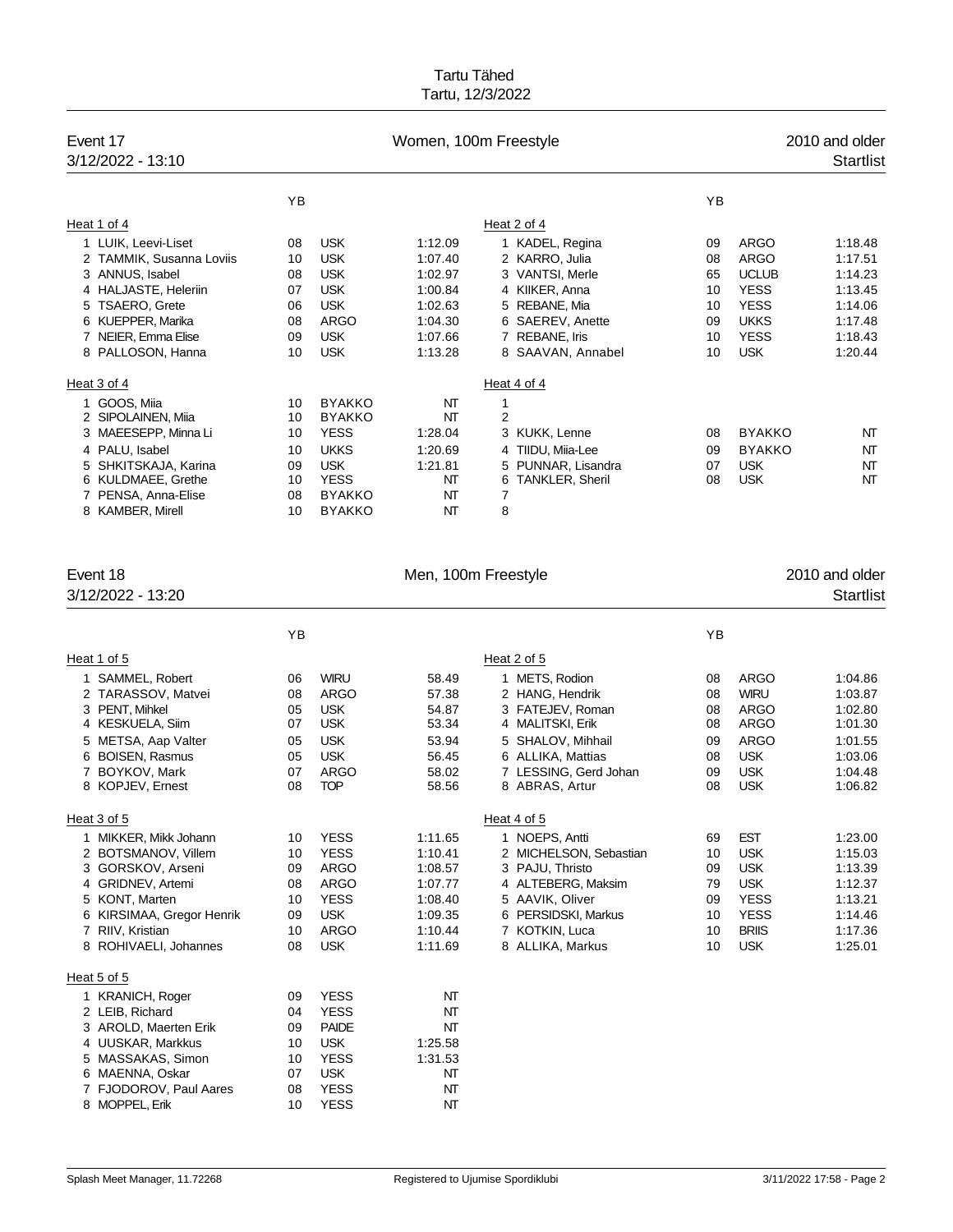| 13:30 Medal ceremony No. 15. Women, 50m Breaststroke |
|------------------------------------------------------|
| 13:30 Medal ceremony No. 16. Men, 50m Breaststroke   |
| 13:35 Medal ceremony No. 17. Women, 100m Freestyle   |
| 13:35 Medal ceremony No. 18. Men, 100m Freestyle     |

| Event 19<br>3/12/2022 - 13:35                                                                                                                                           |                                              |                                                                                                                 | Women, 50m Backstroke                                                |                                                                                                                                                            | 2010 and older<br><b>Startlist</b>           |                                                                                                               |                                                                   |
|-------------------------------------------------------------------------------------------------------------------------------------------------------------------------|----------------------------------------------|-----------------------------------------------------------------------------------------------------------------|----------------------------------------------------------------------|------------------------------------------------------------------------------------------------------------------------------------------------------------|----------------------------------------------|---------------------------------------------------------------------------------------------------------------|-------------------------------------------------------------------|
|                                                                                                                                                                         | YB                                           |                                                                                                                 |                                                                      |                                                                                                                                                            | YB                                           |                                                                                                               |                                                                   |
| Heat 1 of 3                                                                                                                                                             |                                              |                                                                                                                 |                                                                      | Heat 2 of 3                                                                                                                                                |                                              |                                                                                                               |                                                                   |
| 1 UUDEKUELL, Emili<br>2 MYADELETS, Milena<br>3 TREIAL, Elis<br>4 KUTSAREVA, Diana<br>5 ROOP, Adele<br>6 TSAERO, Grete<br>7 TAMMIK, Susanna Loviis<br>8 KULDMAEE, Grethe | 08<br>08<br>04<br>97<br>09<br>06<br>10<br>10 | <b>USK</b><br>ARGO<br><b>USK</b><br><b>USK</b><br><b>USK</b><br><b>USK</b><br><b>USK</b><br><b>YESS</b>         | 36.77<br>33.77<br>32.01<br>31.67<br>31.97<br>32.70<br>34.17<br>38.10 | 1 MAEESEPP, Minna Li<br>2 PUNNAR, Lisandra<br>3 PALLOSON, Hanna<br>4 PALU, Isabel<br>5 KARRO, Julia<br>6 SAEREV, Anette<br>7 KIIKER, Emma<br>8 KUKK, Lenne | 10<br>07<br>10<br>10<br>08<br>09<br>10<br>08 | <b>YESS</b><br><b>USK</b><br><b>USK</b><br><b>UKKS</b><br>ARGO<br><b>UKKS</b><br><b>YESS</b><br><b>BYAKKO</b> | 50.49<br>42.22<br>40.98<br>39.88<br>39.90<br>41.60<br>45.20<br>NT |
| Heat 3 of 3                                                                                                                                                             |                                              |                                                                                                                 |                                                                      |                                                                                                                                                            |                                              |                                                                                                               |                                                                   |
| 1 LIIVAMAEGI, Lisandra<br>2 KAMBER, Mirell<br>3 GOOS, Miia<br>4 TIIDU, Miia-Lee<br>SIPOLAINEN, Miia<br>5.<br>6 VAHRUSHEV, Ida<br>PENSA, Anna-Elise<br>7<br>8            | 08<br>10<br>10<br>09<br>10<br>09<br>08       | <b>YESS</b><br><b>BYAKKO</b><br><b>BYAKKO</b><br><b>BYAKKO</b><br><b>BYAKKO</b><br><b>YESS</b><br><b>BYAKKO</b> | NT<br>NT<br>NΤ<br>NΤ<br>NΤ<br>NΤ<br>NΤ                               |                                                                                                                                                            |                                              |                                                                                                               |                                                                   |

| Event 20<br>3/12/2022 - 13:40                                                                                                                                               |                                              |                                                                                                                | Men, 50m Backstroke                                                  |                                                                                                                                                                         |                                              |                                                                                                                    | 2010 and older<br><b>Startlist</b>                                   |
|-----------------------------------------------------------------------------------------------------------------------------------------------------------------------------|----------------------------------------------|----------------------------------------------------------------------------------------------------------------|----------------------------------------------------------------------|-------------------------------------------------------------------------------------------------------------------------------------------------------------------------|----------------------------------------------|--------------------------------------------------------------------------------------------------------------------|----------------------------------------------------------------------|
|                                                                                                                                                                             | ΥB                                           |                                                                                                                |                                                                      |                                                                                                                                                                         | YB                                           |                                                                                                                    |                                                                      |
| Heat 1 of 3                                                                                                                                                                 |                                              |                                                                                                                |                                                                      | Heat 2 of 3                                                                                                                                                             |                                              |                                                                                                                    |                                                                      |
| MIKKER, Mikk Johann<br>2 KAZAREVSKI, Nikita<br>3 TAETTE, Markus<br>4 OTT, Karl-Eric<br>5 ALLIKA, Mattias<br>6 PRIKS, Robin<br>7 KIRSIMAA, Gregor Henrik<br>8 RIIV, Kristian | 10<br>06<br>08<br>08<br>08<br>10<br>09<br>10 | <b>YESS</b><br><b>USK</b><br><b>USK</b><br><b>USK</b><br><b>USK</b><br><b>USK</b><br><b>USK</b><br><b>ARGO</b> | 40.23<br>34.99<br>32.84<br>29.08<br>32.20<br>34.65<br>37.32<br>40.51 | 1 ALTEBERG, Andrei<br>2 KOOSKORA, Olev<br>3 BOTSMANOV, Villem<br>4 KOTKIN, Luca<br>5 MASSAKAS, Simon<br>6 MICHELSON, Sebastian<br>7 UUSKAR, Markkus<br>8 ALLIKA, Markus | 10<br>62<br>10<br>10<br>10<br>10<br>10<br>10 | <b>USK</b><br><b>UCLUB</b><br><b>YESS</b><br><b>BRIIS</b><br><b>YESS</b><br><b>USK</b><br><b>USK</b><br><b>USK</b> | 43.77<br>41.22<br>41.09<br>40.83<br>40.86<br>41.12<br>41.90<br>47.46 |
| Heat 3 of 3                                                                                                                                                                 |                                              |                                                                                                                |                                                                      |                                                                                                                                                                         |                                              |                                                                                                                    |                                                                      |
| 2<br>3 KRANICH, Roger<br>4 ILVES, Reiko<br>5 KESKUELA, Siim<br>6 MOPPEL, Erik<br>7<br>8                                                                                     | 09<br>07<br>07<br>10                         | <b>YESS</b><br><b>WIRU</b><br><b>USK</b><br><b>YESS</b>                                                        | NΤ<br>55.59<br>NΤ<br>NΤ                                              |                                                                                                                                                                         |                                              |                                                                                                                    |                                                                      |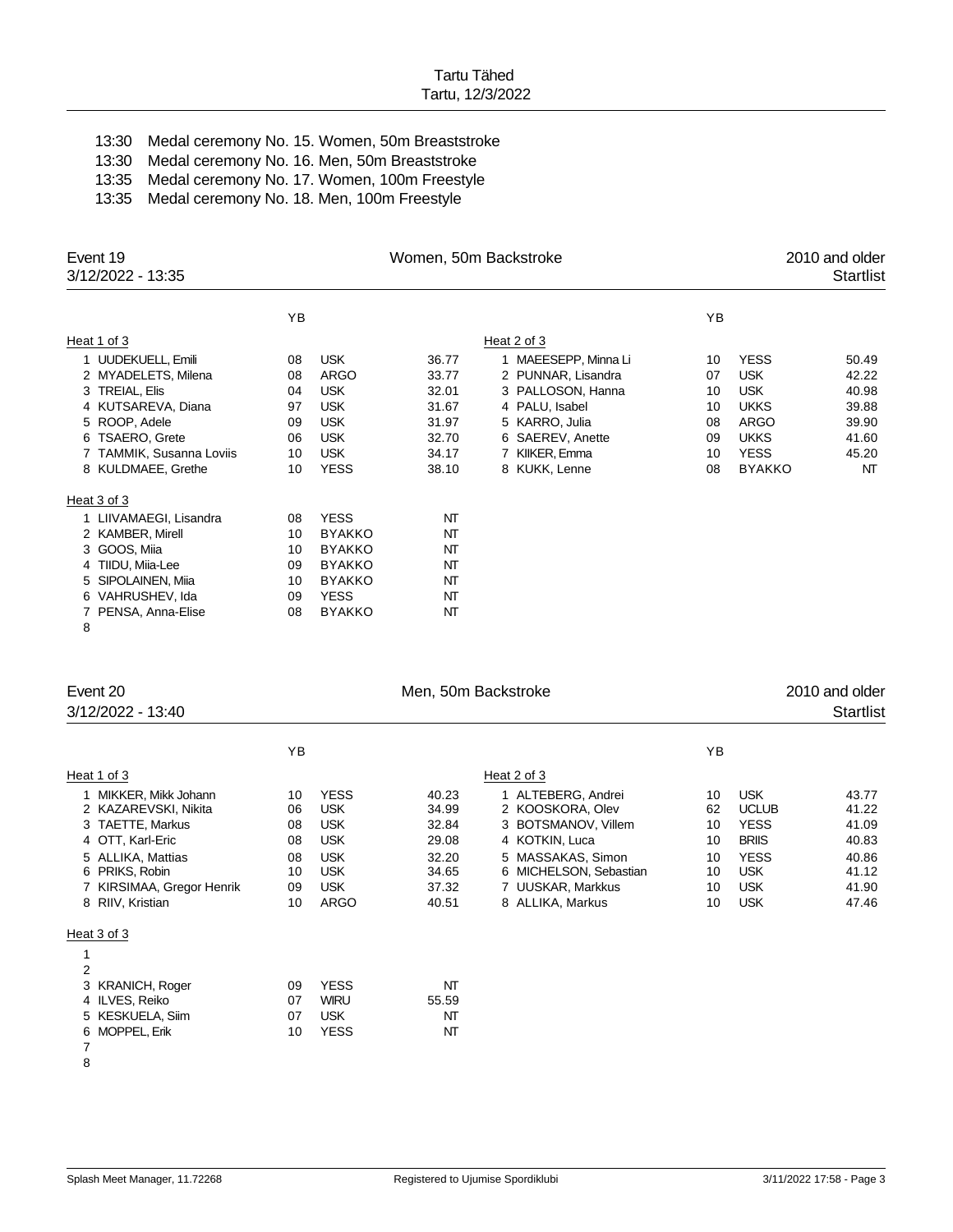| Event 21<br>3/12/2022 - 13:45                                                                                                                                                                                                |          | 2010 and older<br><b>Startlist</b> |                          |                                     |          |                             |                                    |
|------------------------------------------------------------------------------------------------------------------------------------------------------------------------------------------------------------------------------|----------|------------------------------------|--------------------------|-------------------------------------|----------|-----------------------------|------------------------------------|
|                                                                                                                                                                                                                              | YB       |                                    |                          |                                     | YB       |                             |                                    |
| Heat 1 of 2                                                                                                                                                                                                                  |          |                                    |                          | Heat 2 of 2                         |          |                             |                                    |
| 1 SAAVAN, Annabel                                                                                                                                                                                                            | 10       | <b>USK</b>                         | NT                       | 1                                   |          |                             |                                    |
| 2 LUIK, Leevi-Liset                                                                                                                                                                                                          | 08       | <b>USK</b>                         | 1:26.02                  | $\overline{2}$                      |          |                             |                                    |
| 3 MADDISON, Helena                                                                                                                                                                                                           | 09       | <b>USK</b>                         | 1:17.57                  | 3 MAENNISTE, Anette                 | 09       | <b>YESS</b>                 | NT                                 |
| 4 HALJASTE, Heleriin                                                                                                                                                                                                         | 07       | <b>USK</b>                         | 1:06.66                  | 4 TSAERO, Grete                     | 06       | <b>USK</b>                  | NT                                 |
| 5 ARUSOO, Kristiina<br>6 KUEPPER, Marika                                                                                                                                                                                     | 79<br>08 | <b>UCLUB</b><br><b>ARGO</b>        | 1:15.81<br>1:18.15       | 5 VAHRUSHEV, Ida<br>6               | 09       | <b>YESS</b>                 | NΤ                                 |
| 7 REBANE, Iris                                                                                                                                                                                                               | 10       | <b>YESS</b>                        | 1:27.99                  | 7                                   |          |                             |                                    |
| 8                                                                                                                                                                                                                            |          |                                    |                          | 8                                   |          |                             |                                    |
| Event 22                                                                                                                                                                                                                     |          |                                    |                          |                                     |          |                             |                                    |
| 3/12/2022 - 13:50                                                                                                                                                                                                            |          |                                    | Men, 100m Butterfly      |                                     |          |                             | 2010 and older<br><b>Startlist</b> |
|                                                                                                                                                                                                                              | YB       |                                    |                          |                                     | ΥB       |                             |                                    |
|                                                                                                                                                                                                                              |          |                                    |                          |                                     |          |                             |                                    |
| Heat 1 of 2                                                                                                                                                                                                                  |          |                                    |                          | Heat 2 of 2                         |          |                             |                                    |
| 1 BOYKOV, Mark<br>2 KOPJEV, Ernest                                                                                                                                                                                           | 07       | <b>ARGO</b><br><b>TOP</b>          | 1:08.60                  | 1 LAHT, Lembit<br>2 GRIDNEV, Artemi | 49       | <b>UCLUB</b><br><b>ARGO</b> | 1:49.50<br>1:21.46                 |
| 3 ALTEBERG, Artjom                                                                                                                                                                                                           | 08<br>06 | <b>USK</b>                         | 1:06.17<br>1:02.87       | 3 LESSING, Gerd Johan               | 08<br>09 | <b>USK</b>                  | 1:16.12                            |
| 4 PENT, Mihkel                                                                                                                                                                                                               | 05       | <b>USK</b>                         | 1:00.40                  | 4 HRJASTSJOV, Ilja                  | 09       | <b>ARGO</b>                 | 1:12.77                            |
| 5 METSA, Aap Valter                                                                                                                                                                                                          | 05       | <b>USK</b>                         | 1:00.46                  | 5 FATEJEV, Roman                    | 08       | <b>ARGO</b>                 | 1:13.58                            |
| 6 RANNIK, Kristo                                                                                                                                                                                                             | 06       | <b>USK</b>                         | 1:05.75                  | 6 GORSKOV, Arseni                   | 09       | <b>ARGO</b>                 | 1:20.83                            |
| 7 MAENNA, Oskar<br>8 SOORM, Aleksandr                                                                                                                                                                                        | 07<br>05 | <b>USK</b><br><b>USK</b>           | 1:06.86<br>1:12.37       | 7 AAVIK, Oliver<br>8                | 09       | <b>YESS</b>                 | 1:27.35                            |
| 13:55<br>Medal ceremony No. 19. Women, 50m Backstroke<br>Medal ceremony No. 20. Men, 50m Backstroke<br>13:55<br>14:00<br>Medal ceremony No. 21. Women, 100m Butterfly<br>Medal ceremony No. 22. Men, 100m Butterfly<br>14:00 |          |                                    |                          |                                     |          |                             |                                    |
| Event 23                                                                                                                                                                                                                     |          |                                    | Women, 200m Breaststroke |                                     |          |                             | 2010 and older                     |
| 3/12/2022 - 14:00                                                                                                                                                                                                            |          |                                    |                          |                                     |          |                             | <b>Startlist</b>                   |
|                                                                                                                                                                                                                              | ΥB       |                                    |                          |                                     | YB       |                             |                                    |
| Heat 1 of 1                                                                                                                                                                                                                  |          |                                    |                          |                                     |          |                             |                                    |
| 1                                                                                                                                                                                                                            |          |                                    |                          |                                     |          |                             |                                    |
| 2 KIIKER, Emma<br>3 TANKLER, Sheril                                                                                                                                                                                          | 10<br>08 | <b>YESS</b><br><b>USK</b>          | NT<br>3:26.01            |                                     |          |                             |                                    |
| 4 TSAERO, Grete                                                                                                                                                                                                              | 06       | <b>USK</b>                         | 2:55.54                  |                                     |          |                             |                                    |
| 5 ANNUS, Isabel                                                                                                                                                                                                              | 08       | <b>USK</b>                         | 3:11.73                  |                                     |          |                             |                                    |
| 6 VANTSI, Merle                                                                                                                                                                                                              | 65       | <b>UCLUB</b>                       | 3:28.50                  |                                     |          |                             |                                    |
| 7 REBANE, Iris<br>8                                                                                                                                                                                                          | 10       | <b>YESS</b>                        | NΤ                       |                                     |          |                             |                                    |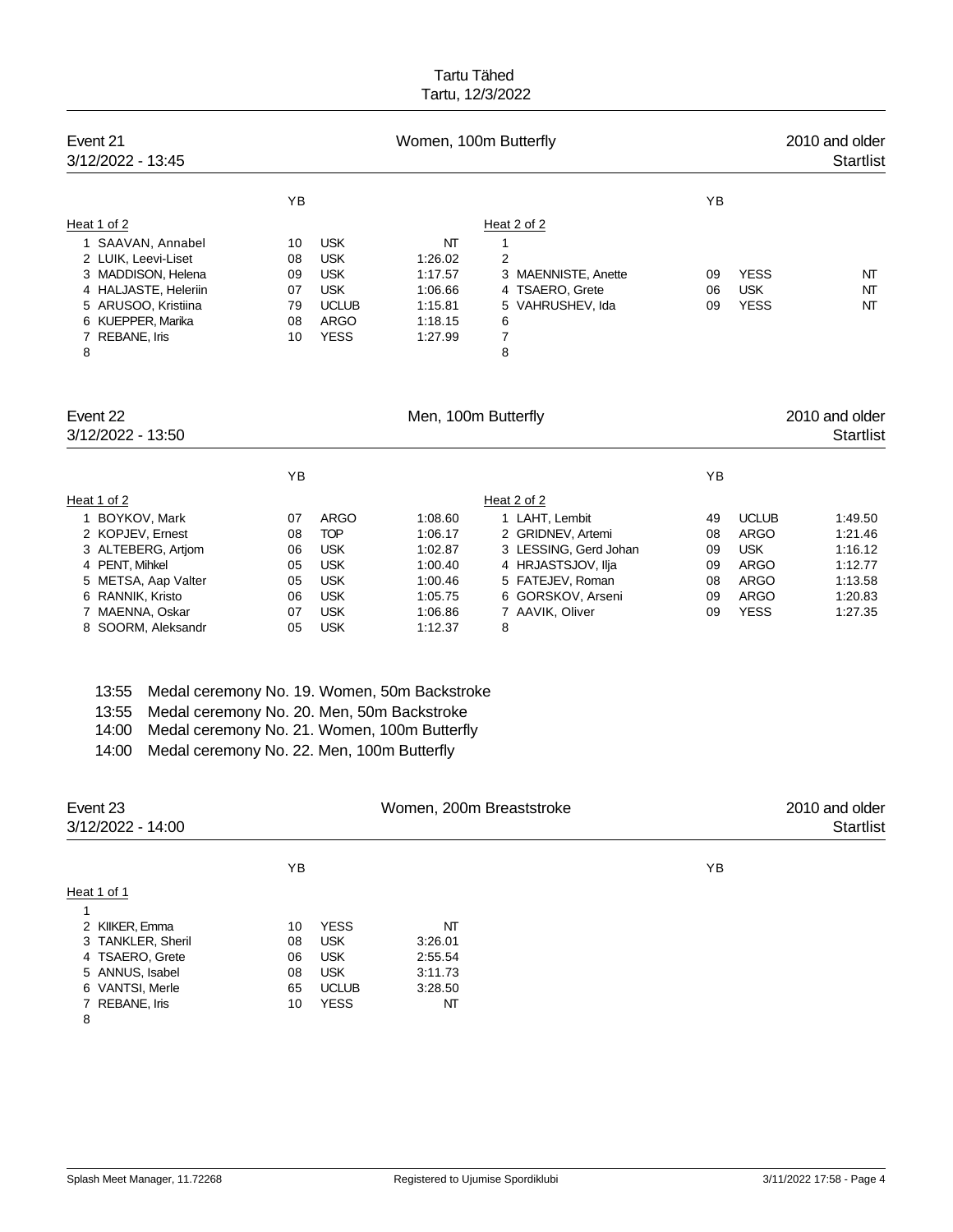| Event 24<br>3/12/2022 - 14:05                                                                                                                                            |                                              |                                                                                                          | Men, 200m Breaststroke                                                     |                                                                                                                            |                      |                                                        | 2010 and older<br><b>Startlist</b> |
|--------------------------------------------------------------------------------------------------------------------------------------------------------------------------|----------------------------------------------|----------------------------------------------------------------------------------------------------------|----------------------------------------------------------------------------|----------------------------------------------------------------------------------------------------------------------------|----------------------|--------------------------------------------------------|------------------------------------|
|                                                                                                                                                                          | YB                                           |                                                                                                          |                                                                            |                                                                                                                            | YB                   |                                                        |                                    |
| Heat 1 of 2                                                                                                                                                              |                                              |                                                                                                          |                                                                            | Heat 2 of 2                                                                                                                |                      |                                                        |                                    |
| 1 ALTEBERG, Maksim<br>2 PRIKS, Robin<br>3 ABRAS, Artur<br>4 KAZAREVSKI, Nikita<br>5 OFLJAN, Daniel<br>6 ROHIVAELI, Johannes<br>7 BOISEN, Rasmus<br>8 AROLD, Maerten Erik | 79<br>10<br>08<br>06<br>07<br>08<br>05<br>09 | <b>USK</b><br><b>USK</b><br><b>USK</b><br><b>USK</b><br>ARGO<br><b>USK</b><br><b>USK</b><br><b>PAIDE</b> | NΤ<br>3:23.14<br>3:04.17<br>2:52.88<br>2:53.14<br>3:10.16<br>3:28.86<br>NΤ | $\mathbf{1}$<br>$\overline{2}$<br>3 HANG, Hendrik<br>4 ALTEBERG, Andrei<br>5 HRJASTSJOV, Ilja<br>6 PAJU, Thristo<br>7<br>8 | 08<br>10<br>09<br>09 | <b>WIRU</b><br><b>USK</b><br><b>ARGO</b><br><b>USK</b> | NT<br>NT<br>NT<br>NT               |
| Event 25<br>3/12/2022 - 14:15                                                                                                                                            |                                              |                                                                                                          | Women, 200m Backstroke                                                     |                                                                                                                            |                      |                                                        | 2010 and older<br>Startlist        |
|                                                                                                                                                                          | YB                                           |                                                                                                          |                                                                            |                                                                                                                            | YB                   |                                                        |                                    |
| Heat 1 of 2                                                                                                                                                              |                                              |                                                                                                          |                                                                            | Heat 2 of 2                                                                                                                |                      |                                                        |                                    |
| 1 PALU, Isabel                                                                                                                                                           | 10                                           | <b>UKKS</b>                                                                                              | 3:16.34                                                                    | $\mathbf{1}$                                                                                                               |                      |                                                        |                                    |
| 2 UUDEKUELL, Emili                                                                                                                                                       | 08                                           | <b>USK</b>                                                                                               | 3:05.23                                                                    | 2 REBANE, Mia                                                                                                              | 10                   | <b>YESS</b>                                            | NT                                 |
| 3 ROOP, Adele                                                                                                                                                            | 09                                           | <b>USK</b>                                                                                               | 2:34.12                                                                    | 3 KIIKER, Anna                                                                                                             | 10                   | <b>YESS</b>                                            | NT                                 |
| 4 TREIAL, Elis                                                                                                                                                           | 04                                           | <b>USK</b>                                                                                               | 2:23.19                                                                    | 4 LUIK, Leevi-Liset                                                                                                        | 08                   | <b>USK</b>                                             | NT                                 |
| 5 TSAERO, Grete<br>6 VANTSI, Merle                                                                                                                                       | 06<br>65                                     | <b>USK</b><br><b>UCLUB</b>                                                                               | 2:30.25<br>2:59.91                                                         | 5 KULDMAEE, Grethe<br>6 MYADELETS, Milena                                                                                  | 10<br>08             | <b>YESS</b><br><b>ARGO</b>                             | NT<br>NT                           |
| 7 TAMMIK, Susanna Loviis                                                                                                                                                 | 10                                           | <b>USK</b>                                                                                               | 3:07.34                                                                    | 7 PUNNAR, Lisandra                                                                                                         | 07                   | <b>USK</b>                                             | NT                                 |
| 8 PALLOSON, Hanna                                                                                                                                                        | 10                                           | <b>USK</b>                                                                                               | 3:21.48                                                                    | 8                                                                                                                          |                      |                                                        |                                    |
| Event 26<br>3/12/2022 - 14:25                                                                                                                                            |                                              |                                                                                                          | Men, 200m Backstroke                                                       |                                                                                                                            |                      |                                                        | 2010 and older<br><b>Startlist</b> |
|                                                                                                                                                                          | YB                                           |                                                                                                          |                                                                            |                                                                                                                            | YB                   |                                                        |                                    |
| Heat 1 of 2                                                                                                                                                              |                                              |                                                                                                          |                                                                            | Heat 2 of 2                                                                                                                |                      |                                                        |                                    |
| 1 KIRSIMAA, Gregor Henrik                                                                                                                                                | 09                                           | <b>USK</b>                                                                                               | NΤ                                                                         | $\mathbf{1}$                                                                                                               |                      |                                                        |                                    |
| 2 RANNIK, Kristo                                                                                                                                                         | 06                                           | <b>USK</b>                                                                                               | 2:45.19                                                                    | 2 SHALOV, Mihhail                                                                                                          | 09                   | <b>ARGO</b>                                            | NT                                 |
| 3 TOMING, Jakob                                                                                                                                                          | 07                                           | <b>WIRU</b>                                                                                              | 2:15.15                                                                    | 3 UUSKAR, Markkus                                                                                                          | 10                   | <b>USK</b>                                             | NT                                 |
| 4 KESKUELA, Siim                                                                                                                                                         | 07                                           | <b>USK</b>                                                                                               | 2:11.22                                                                    | 4 METS, Rodion                                                                                                             | 08                   | <b>ARGO</b>                                            | NT                                 |
| 5 OTT, Karl-Eric                                                                                                                                                         | 08                                           | <b>USK</b><br><b>USK</b>                                                                                 | 2:13.29<br>2:27.21                                                         | 5 MALITSKI, Erik                                                                                                           | 08<br>04             | <b>ARGO</b><br><b>YESS</b>                             | NT<br>NT                           |
| 6 METSA, Aap Valter<br>7 ALLIKA, Mattias                                                                                                                                 | 05<br>08                                     | <b>USK</b>                                                                                               | 2:48.02                                                                    | 6 LEIB, Richard<br>7 PERSIDSKI, Markus                                                                                     | 10                   | <b>YESS</b>                                            | NT                                 |
| 8 MICHELSON, Sebastian                                                                                                                                                   | 10                                           | <b>USK</b>                                                                                               | NΤ                                                                         | 8                                                                                                                          |                      |                                                        |                                    |

14:30 Medal ceremony No. 23. Women, 200m Breaststroke

14:35 Medal ceremony No. 24. Men, 200m Breaststroke

14:35 Medal ceremony No. 25. Women, 200m Backstroke

14:35 Medal ceremony No. 26. Men, 200m Backstroke